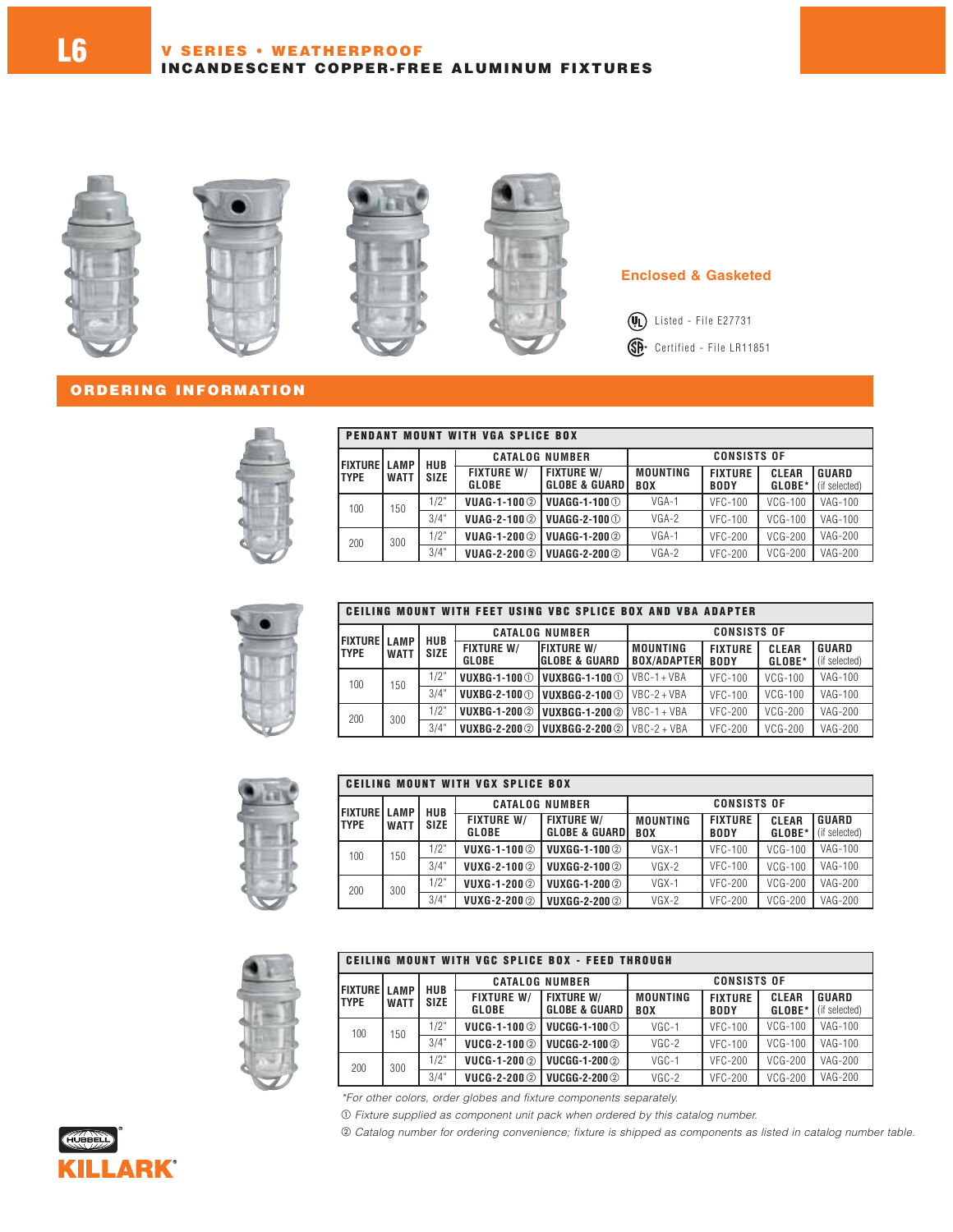## **V SERIES • LIGHTING INCANDESCENT COPPER-FREE ALUMINUM FIXTURES**



**Pendant** 



**Ceiling** 

## **Enclosed & Gasketed\***

 $(\mathbb{U})$  Listed - File E10514

SP<sup>®</sup> Certified - File LR11713

**FEATURES-SPECIFICATIONS**

### **V SERIES ENCLOSED & GASKETED Applications**

Locations requiring durable, protected lighting fixtures

Wet and dirt laden locations, such as industrial environments requiring enclosed and gasketed (vaportight) fixtures

Lighting walkways, tunnels, loading docks, exits, stairwells, etc

Fixtures intended for base-up mounting

Heat resistant glass globes recommended for wet locations

#### **Features**

- Electrostatically applied epoxy/polyester finish
- Enclosed and gasketed fixture (vaportight). Joint gaskets provided to seal out moisture and dirt
- Splice box selections include pendant, ceiling, bracket and stanchion mounting types
- Modular design permits selection of splice box, fixture body, globe, guard and reflector for specific or custom applications
- Hubs are threaded for attachment to conduit and set screws are provided in pendant fixtures
- Copper-free aluminum (less than 4/10 of 1%) construction with electrostatically applied epoxy/polyester finish resists corrosion

**L**

**\*Class I, Div. 2, NEMA 4 models available see VXFC Series lighting assemblies & components, pages L9-L12. Dimensions page L13.**

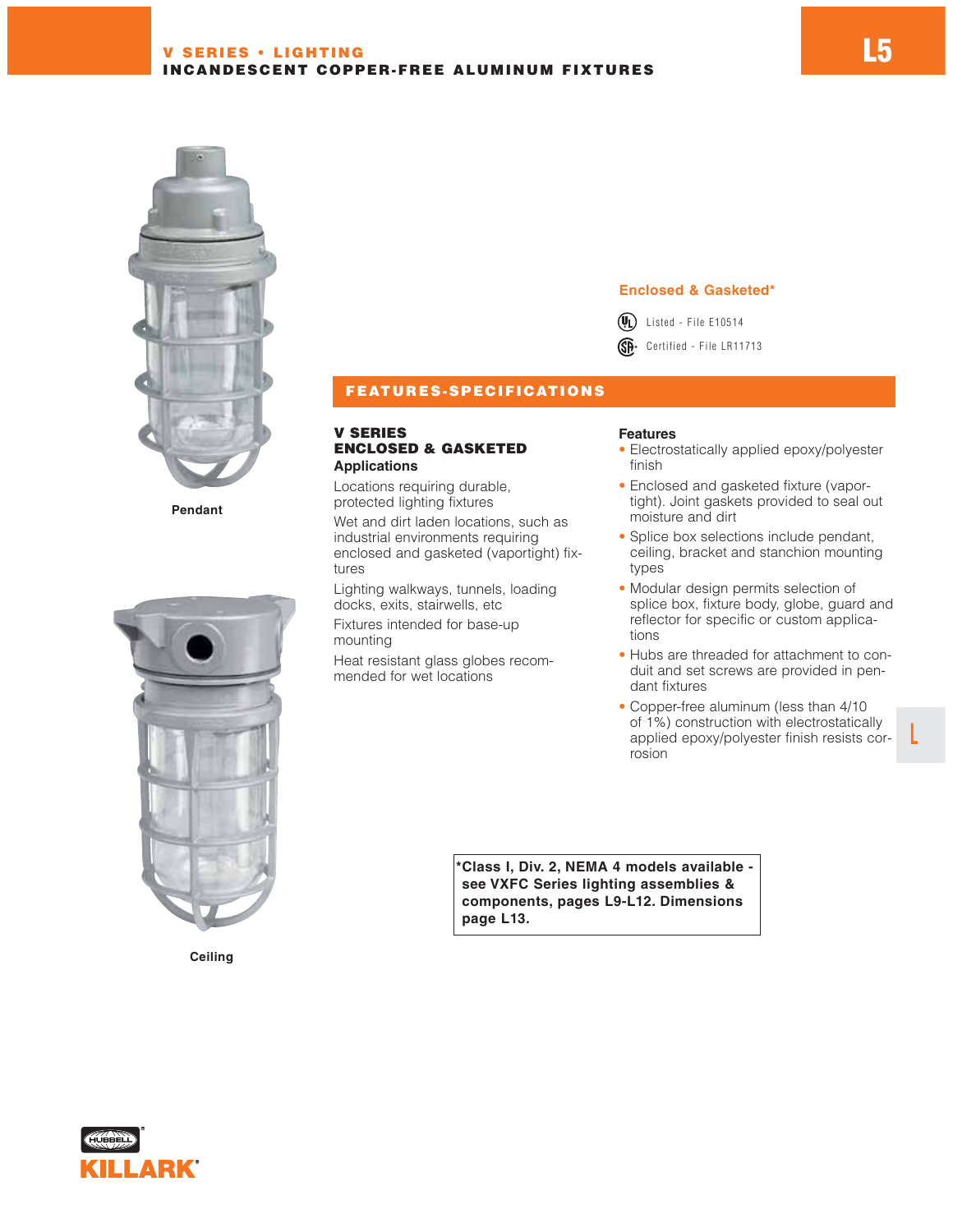# **V SERIES LIGHTING L11 COMPONENT PARTS/ACCESSORIES • INCANDESCENT FIXTURES**



Certified - File LR11851

## **VFC Fixture Bodies**

**V Splice Boxes**

fixture bodies

For use with types 100 and 200

Fixture bodies contain lamp receptacle and are threaded to accept globes, guards and reflectors. These fixture bodies are designed for metallic boxes and mount directly to V Series splice

boxes. They may also be mounted to VJ Series, VB Series or other 4" outlet boxes with the use of the appropriate adapter plate. Each fixture body is supplied with gaskets.





**VFC-100 VXFC-100**

**VFC-200 VXFC-200**

| <b>V FIXTURE BODIES</b> |                                                    |  |  |  |  |
|-------------------------|----------------------------------------------------|--|--|--|--|
| <b>CATALOG NUMBER I</b> | <b>DESCRIPTION</b>                                 |  |  |  |  |
| <b>VFC-100</b>          | 150W max. Enclosed & Gasketed Fixture Boby         |  |  |  |  |
| $VFC-200$               | 300W max. Enclosed & Gasketed Fixture Boby         |  |  |  |  |
| <b>VXFC-100 N34</b>     | 150W max. NEMA 3.4 - Class I, Div. 2 Fixture Body① |  |  |  |  |
| <b>VXFC-200 N34</b>     | 300W max. NEMA 3.4 - Class I, Div. 2 Fixture Body① |  |  |  |  |

 Use VXFC body with tempered globe for NEMA 3, 4 - Class I, Div. 2 applications. VXFC body is Class I, Div. 2 only (not N3, N4) when used with standard globes. Consult temperature table, page L9 for suitability.



**VGA**





**VGC**







**VGH**











|     |             | <b>V ADAPTER MOUNTING PLATES</b> |                                                                                        |  |  |  |
|-----|-------------|----------------------------------|----------------------------------------------------------------------------------------|--|--|--|
|     |             | <b>CATALOG NUMBER  </b>          | <b>DESCRIPTION</b>                                                                     |  |  |  |
|     |             | VBA                              | Adapts fixture body to VB, VJ or steel 3-1/2" & 4" splice boxes. Supplied with gasket. |  |  |  |
| VBA | <b>VFPS</b> | <b>VFPS</b>                      | Adapts fixture body to steel 4" square outlet boxes or 3-1/2" or 4" octagon boxes      |  |  |  |





| V MOUNTING BRACKETS     |                 |       |                                                                    |  |  |
|-------------------------|-----------------|-------|--------------------------------------------------------------------|--|--|
| <b>CATALOG NUMBER 1</b> | <b>HUB SIZE</b> | TOTY. | <b>DESCRIPTION</b>                                                 |  |  |
| <b>VB-1</b>             | 1/2"            |       | Wall mount to VJ or VB boxes                                       |  |  |
| $VB-2$                  | 3/4"            |       | Wall mount to VJ or VB boxes                                       |  |  |
| <b>VFL</b>              |                 |       | Wall mount to V boxes directly or to VJ, VB boxes with VBA adapter |  |  |
| VD-4                    | l - 1/4"        |       | Stanchion mount                                                    |  |  |